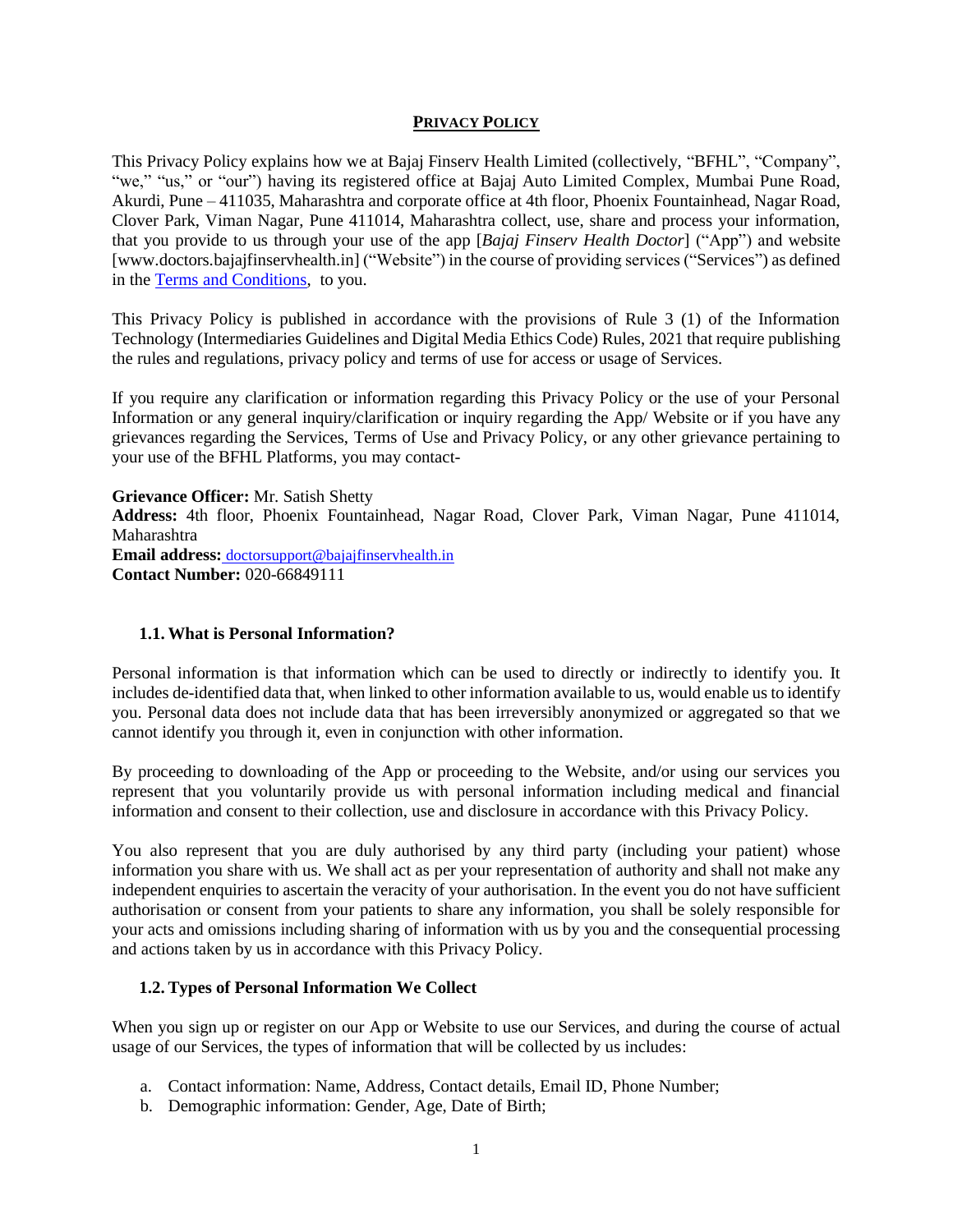- c. Your location details (basis the permission received from you) to be used for sharing on other BFHL platforms;
- d. Data regarding your educational qualifications and professional credentials, practice area, specialisations, and professional memberships, if any;
- e. Details regarding your clinic (name, logo, location, consultation fee and other relevant information);
- f. Any certifications or distinctions that you have received;
- g. Any information we may collect in order to assess your credentials;
- h. Details regarding your usage of the Services, such as: history of the appointments made through the use of Services, patient history, case note, records input by you;
- i. Financial information such as bank account or credit card or debit card or other payment instrument details, billing information;
- j. De-identified information regarding your patients by assigning a unique ID to such patients, enabling *inter alia* the tracing of repeat appointments, only to the extent permitted by applicable and / or patient consent, as relevant;
- k. Your call recordings with the patients made through BFHL Platform/free call back option or others for internal audit and quality monitoring purpose;
- l. Any other detail relating to the above as voluntarily provided to BFHL by you, for providing value added service;
- m. Any information relating to patients that you share with adequate authorisation and consent in line with the Terms of Use; and
- n. Any additional information that you voluntarily choose to provide to BFHL through any mode of communication or during any interaction or while using the BFHL Platform.

## **1.3. Source of Data Collection**

Your Personal Information may be collected from following sources:

- a. Before onboarding you, we may request information regarding your qualifications, experience, public profile, and representations made;
- b. During your usage of the App / Website, we may collect information based on your use of the Services;
- c. We may collect other information that you voluntarily choose to provide to us through app, website, email, during interaction with us on call or chat and other modes of communication;
- d. We may collect information from any group company, affiliates, associates, subsidiary, holding company of BFHL, associates and subsidiaries of holding company of BFHL to whom you have given consent for sharing of information for availing value added service;
- e. We may collect any information from a third party (including but not limited to business partners of BFHL) to whom you have consented to disclose your information to their partners/affiliates/service providers/users.

## **1.4. How We Use Your Personal Information**

We use your Personal Information for purposes, which include the following:

- a. Your registration for the purpose of receiving our Services, identification, communication, notification and for fulfilment of the Terms of Use;
- b. Offering you personalized Services;
- c. Creation and maintenance of health records in electronic form;
- d. Improvement of our products and services;
- e. Research and analysis, including for the development of commercial solutions;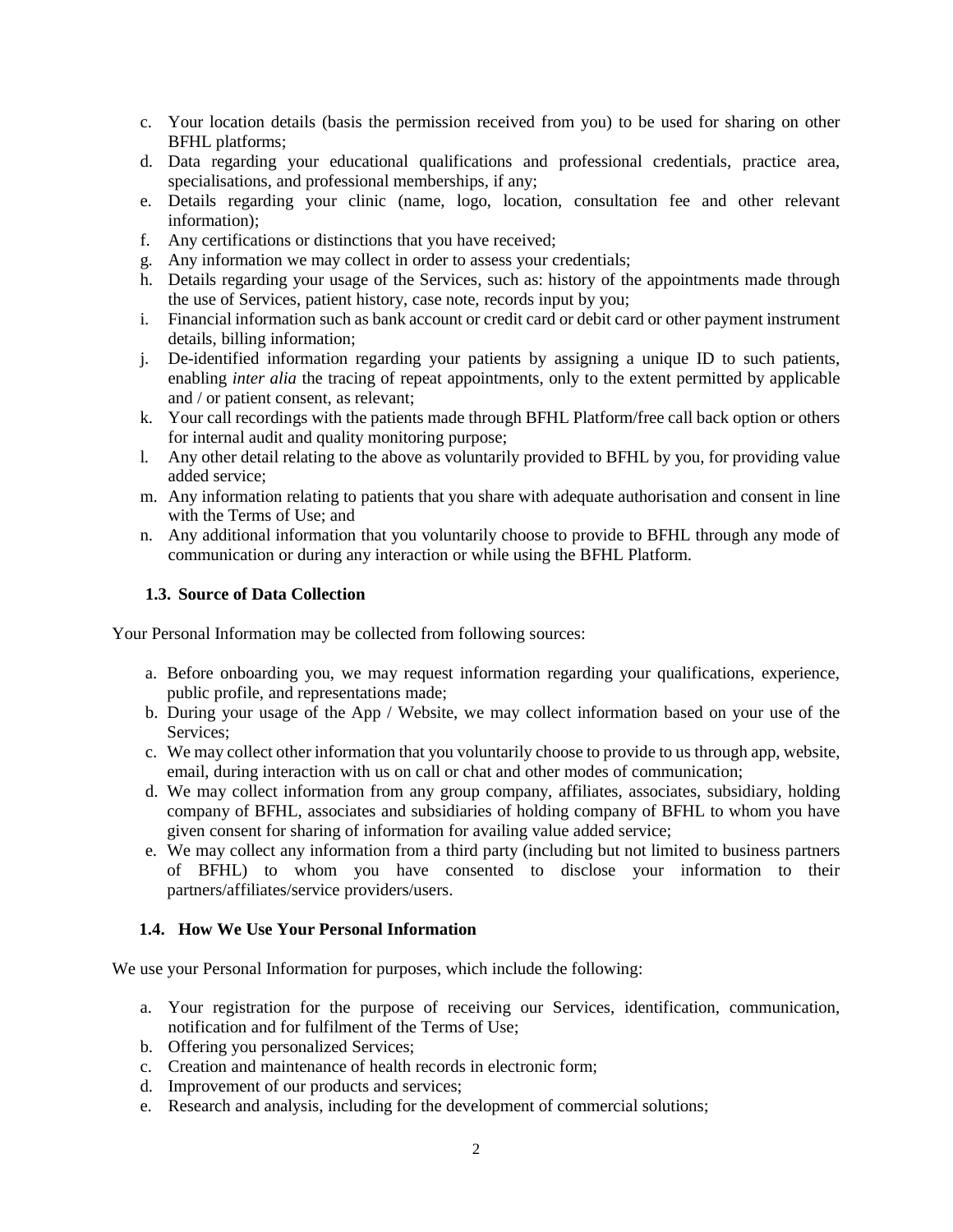- f. Addressing your requests, queries and complaints, in any, pertaining to our Services; other customer care related activities;
- g. Investigating, enforcing, and resolving disputes;
- h. For the purpose of contacting you to provide you with information on new Services and offers, taking feedback;
- i. To send notices, communications, alerts, new offers relevant to use of the Services offered by BFHL on Website/App;
- j. Carrying out our obligations in relation to any agreement with our business partners or contractors;
- k. Technical administration and customization of Website/App, and other general administrative and business purposes;
- l. To send you information about special promotions or offers (either offered by BFHL, its affiliates or by its business partners), new features or products of the BFHL (including its affiliates) as well as third-party offers or products with whom BFHL has a tie-up;
- m. For communicating with your patients to the extent you and the patient in question have authorised us to make communication;

#### **1.5. Disclosure and Transfer of Personal Data**

We may disclose and, in some cases, transfer your personal information to such entities as required to provide Services to you and to provide value added services or other third party products and services, to the extent permitted by applicable law. These entities may be located outside India, which you hereby consent to. We require such entities to protect your information through equivalent security measures as what we would adopt. An indicative list of entities we may disclose or transfer information to, are provided below:

a. **Service Providers**: We share personal data with companies that provide Services on our behalf, such as website hosting, data storage, software services, email services, marketing, fulfilling customer orders, providing payment services, data analytics, data mining, providing customer services, and conducting surveys. These companies may be located within or outside India, but in any case are obligated to protect your data.

We may also share information with employees, data processors, consultants, business partners and technology partners on a need to know basis. Such entities would be contractually obligated to maintain confidentiality in relation to your data.

b. **Business Affiliates**: We may disclose or transfer some of your information to group companies, affiliates, associates, subsidiary, holding company of BFHL, associates and subsidiary of holding company of BFHL including foreign entities, business partners of BFHL, and in particular group companies and affiliates who are involved in the provision of products and services, to the extent permitted by applicable law.

In the event of a merger, reorganization, acquisition, joint venture, assignment, spin-off, transfer, asset sale, or sale or disposition of all or any portion of our business, including in connection with any bankruptcy or similar proceedings, we may transfer any and all personal data to the relevant third party with the same rights of access and use.

c. **Customers on other BFHL Platforms:** We may share information such as your name, contact details, practice area, and qualifications, with your patients, including prospective patients, who search for doctors on other BFHL platforms, where you have consented to being listed on such platforms. Any response which you might give on any query posted by any customer on any other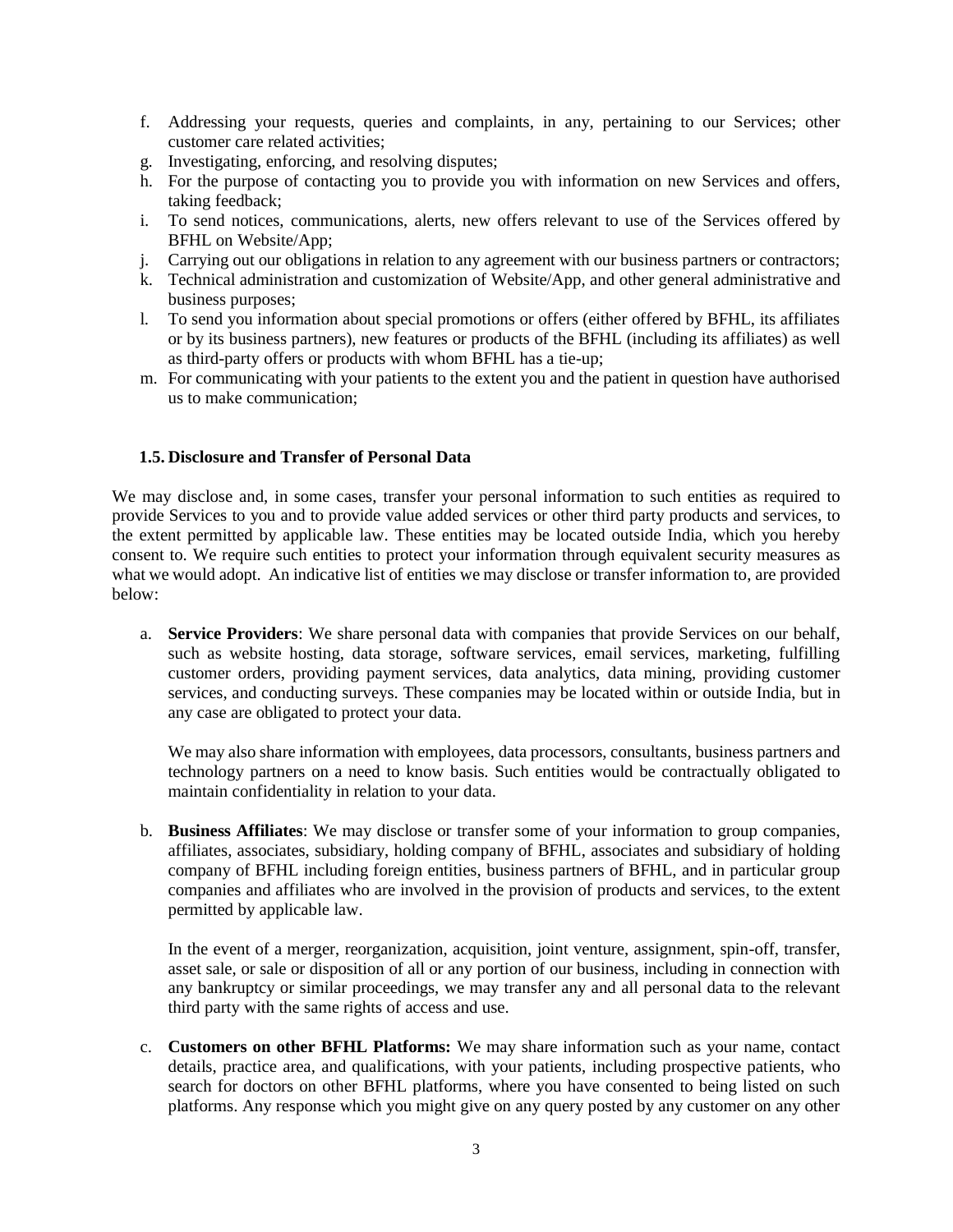BFHL platform, will be visible to all the users along with your name, specialization, profile link and other details. Your name and specialisation along with other details might be published along with any blog post/video clip obtaining your explicit consent for such publication.

d. **Law Enforcement Agencies**: We may share information with law enforcement agencies pursuant to lawful requests for information, and otherwise as required under any law applicable at the given time, both in India and outside India.

## e. **Other Third Parties**:

- (i) We may also disclose personal data if we determine in good faith that disclosure is reasonably necessary to protect our rights and pursue available remedies, enforce our terms and conditions, investigate fraud, or protect our operations or users.
- (ii) Anonymised, aggregated data that cannot re-identify you, may be shared with advertisers, research firms and other partners.
- (iii) In case of any contests or surveys conducted by BFHL in which you participate, your information may be disclosed to third parties, to the extent necessary and other aspects of such contest/survey or similar offering.

## **1.6. Your Rights**

We take reasonable steps to ensure that your personal information is accurate, complete, and up to date. However, you have the sole responsibility of ensuring that you review the accuracy of information provided by you and contact us in case of discrepancies, or in case you wish to discontinue the use of our services. You have the following rights with regard to your personal information:

- a. You have the right to access your personal information, and request correction and deletion. If your personal information changes, you may correct, delete inaccuracies, or amend information by making the change on our member information page or by contacting us through [doctorsupport@bajajfinservhealth.in](mailto:doctorsupport@bajajfinservhealth.in) or on 020-66849111*.* We will make good faith efforts to make requested changes in our then active databases as soon as reasonably practicable. If you provide any information that is untrue, inaccurate, out of date or incomplete (or subsequently becomes untrue, inaccurate, out of date or incomplete), or we have reasonable grounds to suspect that the information provided by you is untrue, inaccurate, out of date or incomplete, we may, at our sole discretion, discontinue the provision of the Services to you. There may be circumstances where Company will not correct, delete or update your personal information, including (a) where the personal information is opinion data that is kept solely for evaluative purpose; and (b) the personal information is in documents related to a prosecution if all proceedings relating to the prosecution have not been completed.
- b. You are free not to share any medical or other information that you consider confidential and withdraw consent for us to use data that you have already provided. In the event that you refuse to share any information, or withdraw consent to process information that you have previously given to us, we reserve the right to restrict or deny the provision of our services for which we consider such information to be necessary.
- c. You may contact us for any questions/grievances or for exercise of these rights.

Address: Bajaj Finserv Health Limited Pheonix Fountainhead,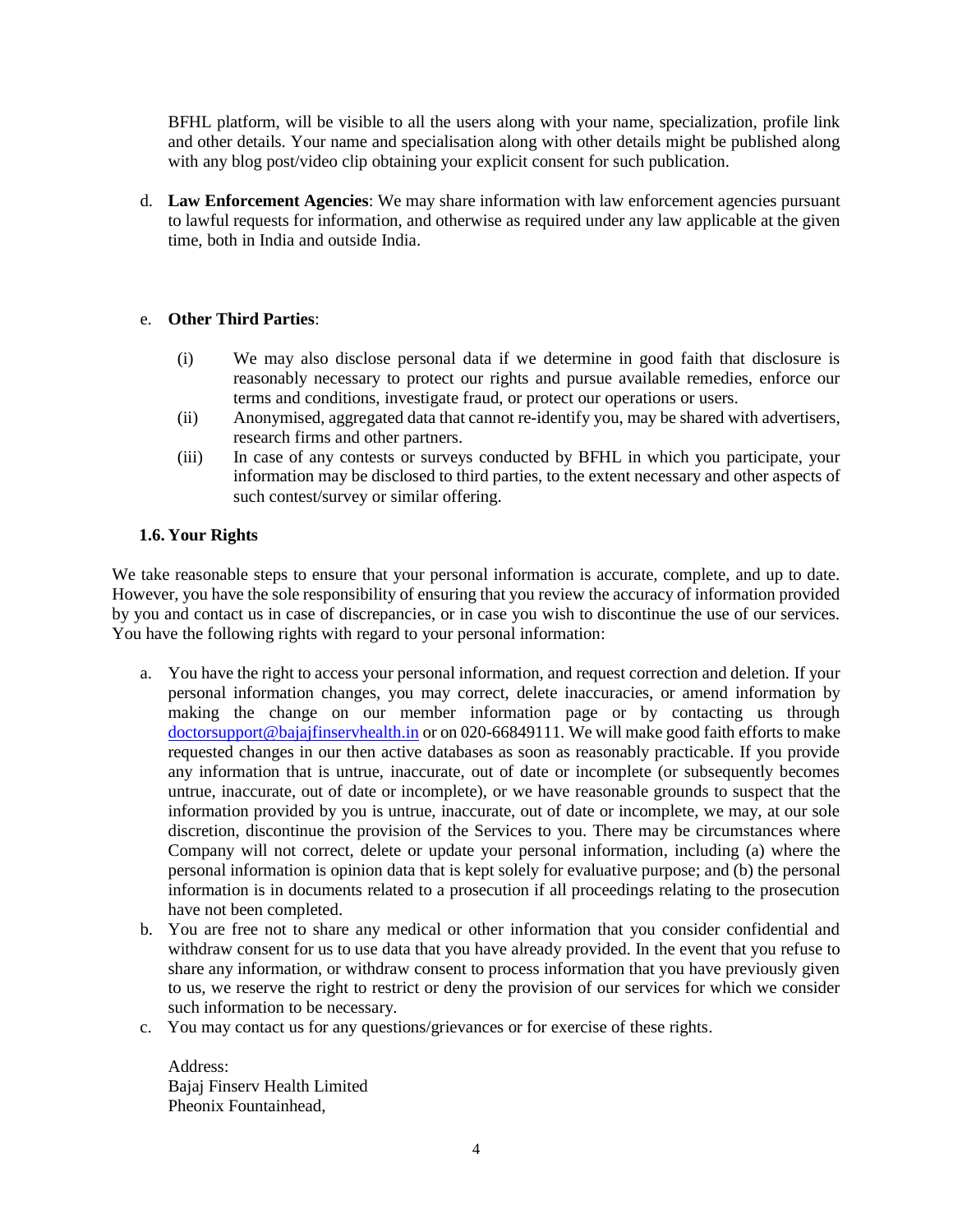4 th Floor, Nagar Rd, Clover Park, Viman Nagar, Pune, Maharashtra 411014 Email: doctorsupport@bajajfinservhealth.in We will respond to your request within a reasonable time.

# **1.7. Data Retention Policy**

We store personal information provided by you in accordance with applicable laws, which means we keep data you provide for as long as necessary to provide services or as may be required under any law.

We shall store such personal information for lawful purposes only. We keep de-identified data for research and statistical purposes for a longer period.

If you close your account, we have no obligation to retain the data you provide, and we may delete any or all of such data without liability. However, we may retain data provided by you if we believe it may be necessary to prevent fraud or future abuse, or if required by law, or for other legitimate purposes. We may continue to store the data provided by you in anonymised form for analytical and research purposes.

# **1.8.Information Security Policy**

We use reasonable technical, administrative, and physical security measures for the purpose of safeguarding all data you share with us. We also have comprehensive internal policies in place to prevent unauthorized access to your data. We take adequate steps to ensure that third parties we share data with also adopt reasonable level of security practices and procedures to ensure the privacy and security of your information.

Please note that while information you input into our systems are reasonably secure as per the standards mentioned above, any information including patient information is subject to reasonable risks. We are not responsible for any loss, unauthorised access, safety issue or any harm caused to you by any misuse of your personal information, unless it is a direct and foreseeable consequence of negligence and non-compliance on our part only. You hereby acknowledge that we are not responsible, in particular, for any third party action or action on your part leading to loss, damage or harm to you or any other person.

For any data loss or theft due to unauthorized access to your electronic devices through which you avail our Services, Company shall not be held liable for any loss whatsoever incurred by you. Further, you are liable to indemnify the company as per the Terms of Use

## **1.9. Third Party Websites and Services**

Our Website and App may contain links to third party services, and give you the ability to access such thirdparty websites, products, and services. Please note that you may proceed to the use of such third party website or service at your own risk and BFHL will not be held liable for any outcome or harm arising as a result of your use of such third party websites or services. Please read the privacy policies of any third party before proceeding to use their websites, products, or services.

## **1.10. Changes to this Privacy Policy**

We may periodically revise or update this Privacy Policy. Your continued use of our products and services after the effective date of the Privacy Policy means that you accept the revised Privacy Policy. If you do not agree with any such revised terms, please refrain from using our Services and contact us to close any